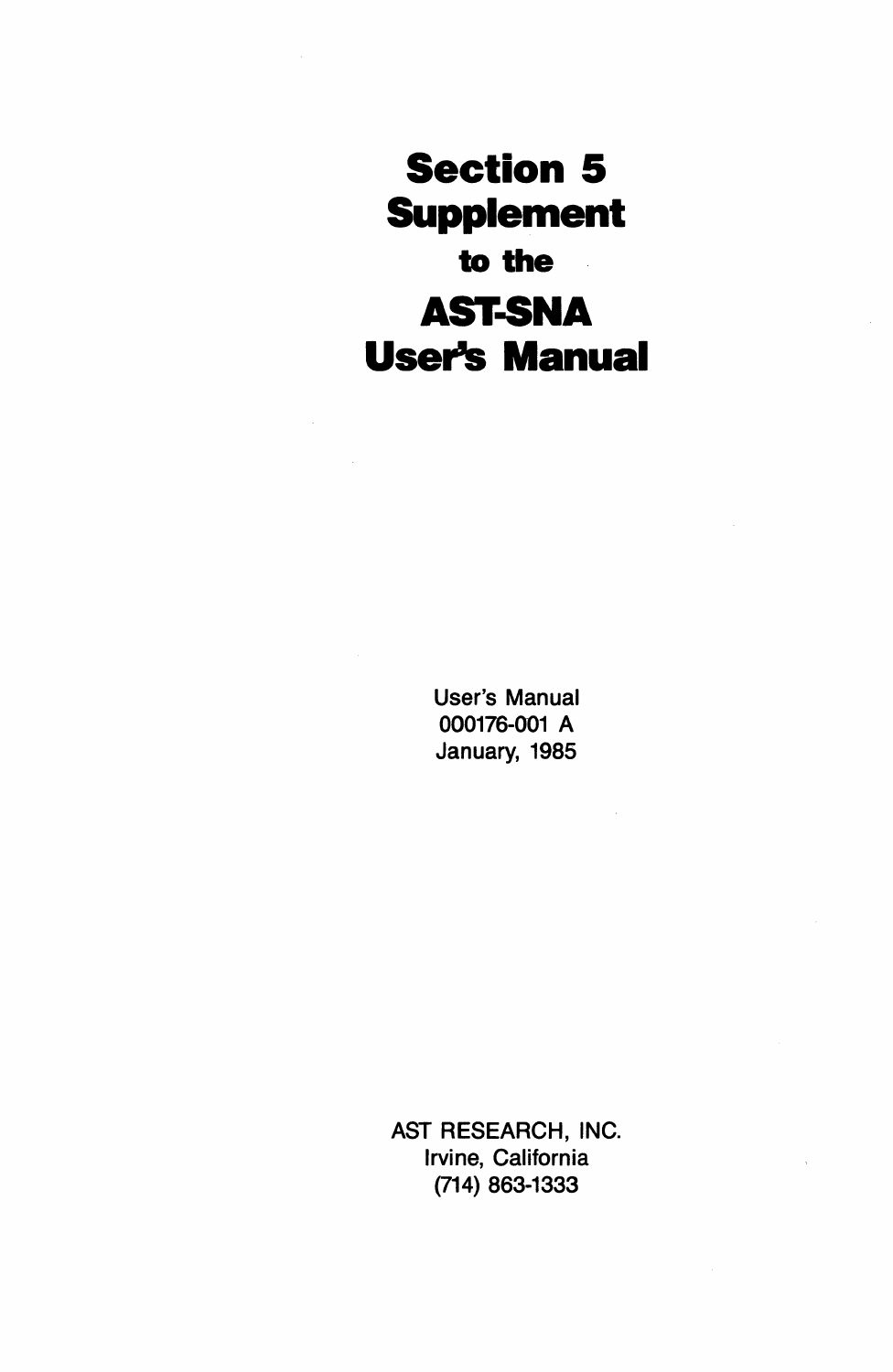# **SECTION 5**

# **COMMUNICATION CLUSTER OPTION**

This section applies to AST-SNA used in conjunction with the Four-Port Async communications board to create the AST-SNA Communication Cluster option.

### **5.1 Features**

The AST-SNA Communication Cluster option allows the user to attach as many as four additional VT100 compatible ASCII terminals (or IBM PCs with AST Research's Terminal Emulation program "EMULATE.EXE"). This allows the user to tailor the operation of the package to individual requirements. The ASCII terminals or PCs used with this option can emulate the capabilities of an IBM 3278 or 3279 Model 2 Display Station with a 75- or 87-key EBCDIC (typewriter) keyboard.

#### **NOTE**

Certain non-VT100 compatible terminals may be used by configuring the escape sequences on the fourth menu page of the configuration program.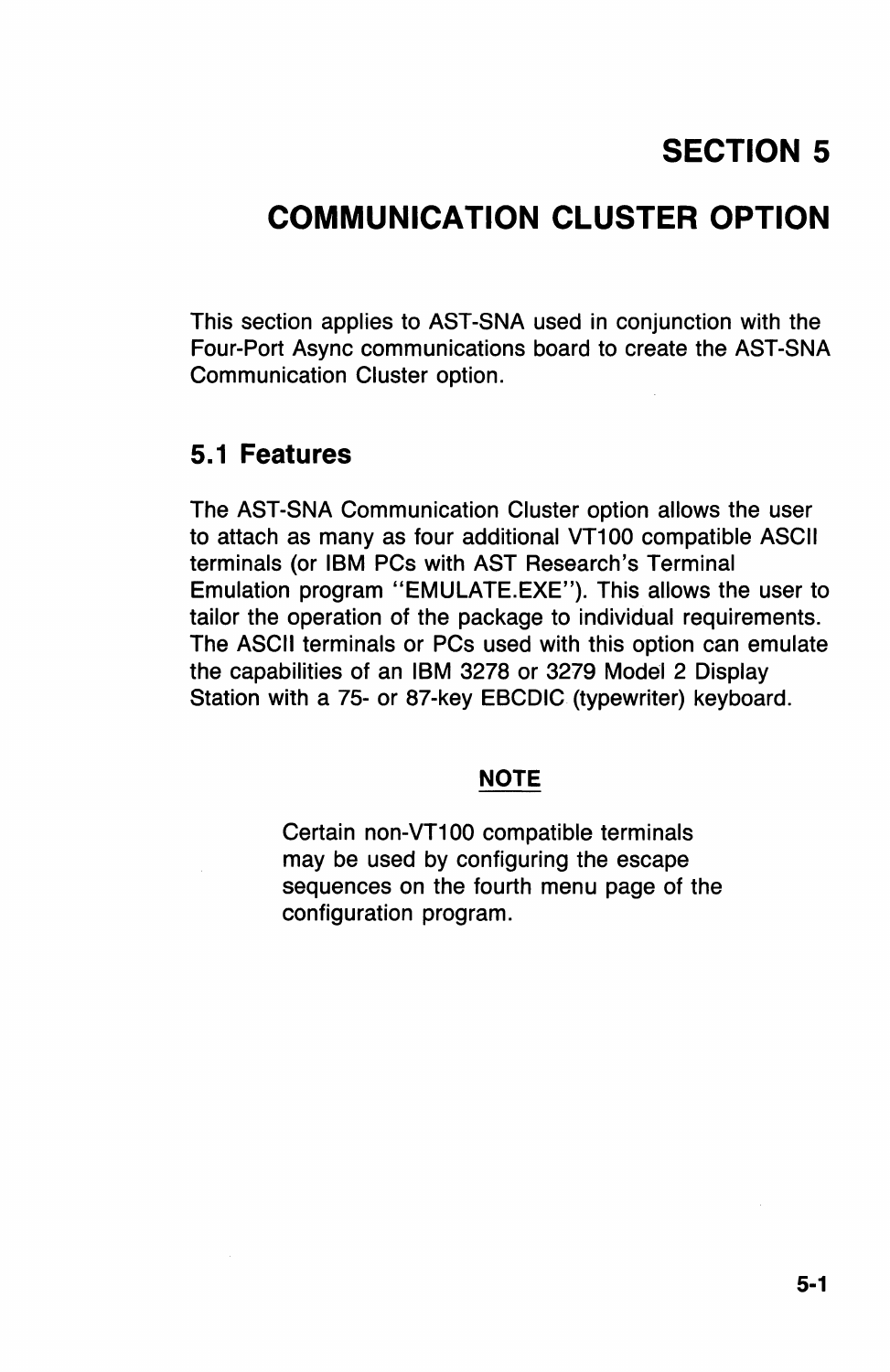The AST-SNA Communication Cluster option includes software and Four-Port Async communication board and supports as many as four of the above-mentioned terminals emulating an IBM 3278 with the following features:

- 1920-character display screen (24 lines x 80 columns).
- Status indicators.
- Audible alarm.
- Basic 3270 attribute support.
- Printer support including upper- and lowercase characters and local printer capability.

The additional communication capabilities of this option include:

- Transfer rates of 110 to 9600 bits per second (bps)
- Full duplex asynchronous protocols

### **NOTE**

For ASCII terminals, line 24 is used for data and status display; it defaults to status display but can be toggled by key sequence SWSTAT defined on the fifth menu page (see Section 5.8.5).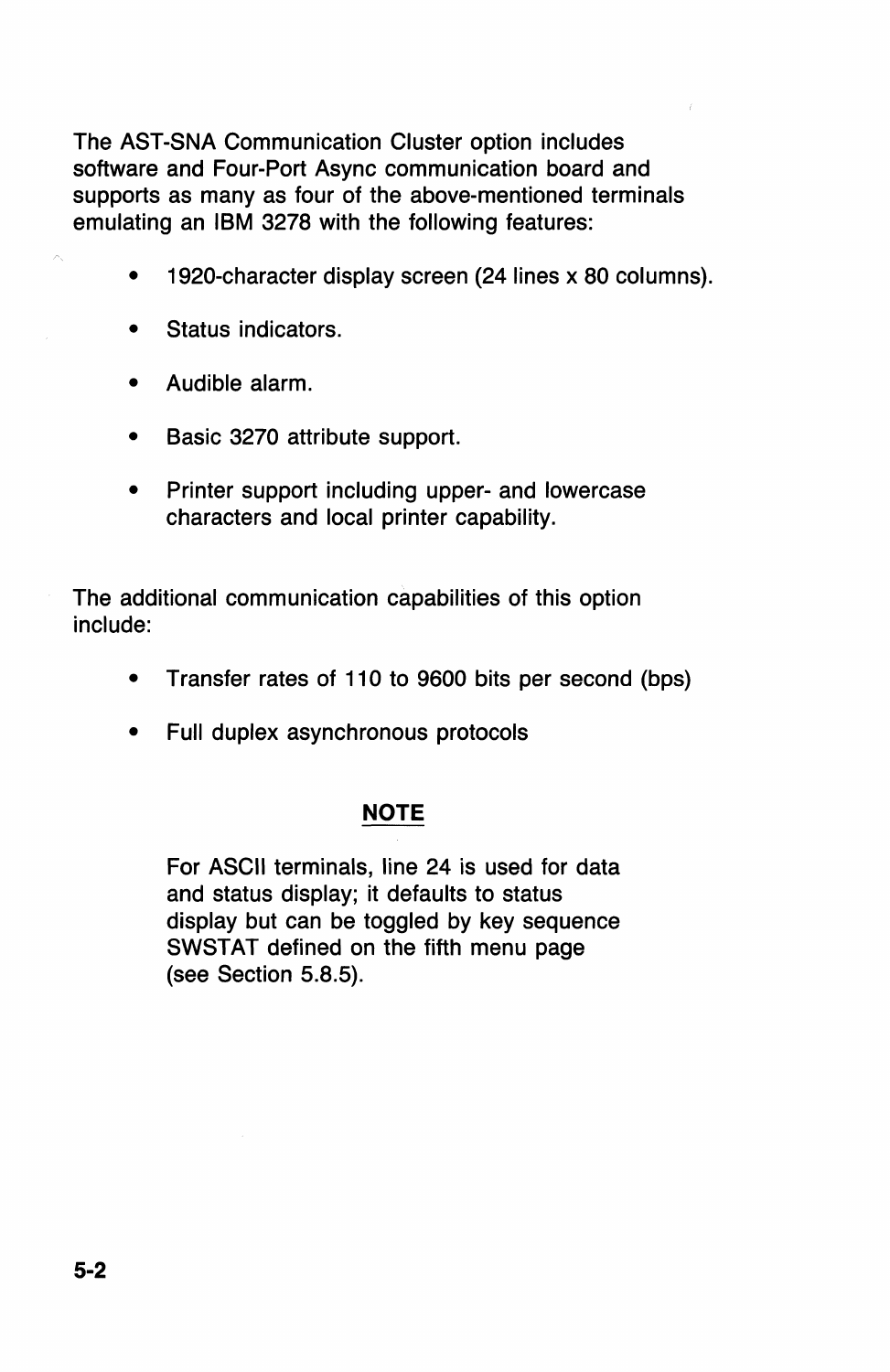## **5.2 Diskette Contents**

The Communication Cluster Option diskette contains the following files:

|    | README.DOC         | This file should be read before<br>using the rest of the diskette.                                        |
|----|--------------------|-----------------------------------------------------------------------------------------------------------|
| 2. | <b>CONFIG.EXE</b>  | A Configuration program to be used<br>by SNA.COM, CLUSTER.EXE,<br><b>EMULATE.EXE and ASTSNA.EXE.</b>      |
| З. | <b>CONFIG.DAT</b>  | A sample configuration data file.                                                                         |
| 4. | <b>CLUSTER.EXE</b> | The Communication Cluster<br>program.                                                                     |
| 5. | EMULATE EXE        | The terminal emulation program<br>running on the PC to work with<br>the Communication Cluster<br>program. |

## **5.3 Additional Publications**

In addition to the AST Research Four-Port Async User's Manual, you will need the appropriate manual for your specific terminal.

## **5.4 Hardware Requirements**

In addition to the hardware listed in Subsection 1.3.1, the AST-SNA Communication Cluster option requires an AST Research Four-Port Async board with cable plus at least one and as many as four "smart" ASCII terminals or PCs with RS232 cables. These terminals should have cursor positioning, display attributes such as intensity and reverse video, and editing attributes such as erase-to-end-of-line and erase-to-end-of-screen command sequences.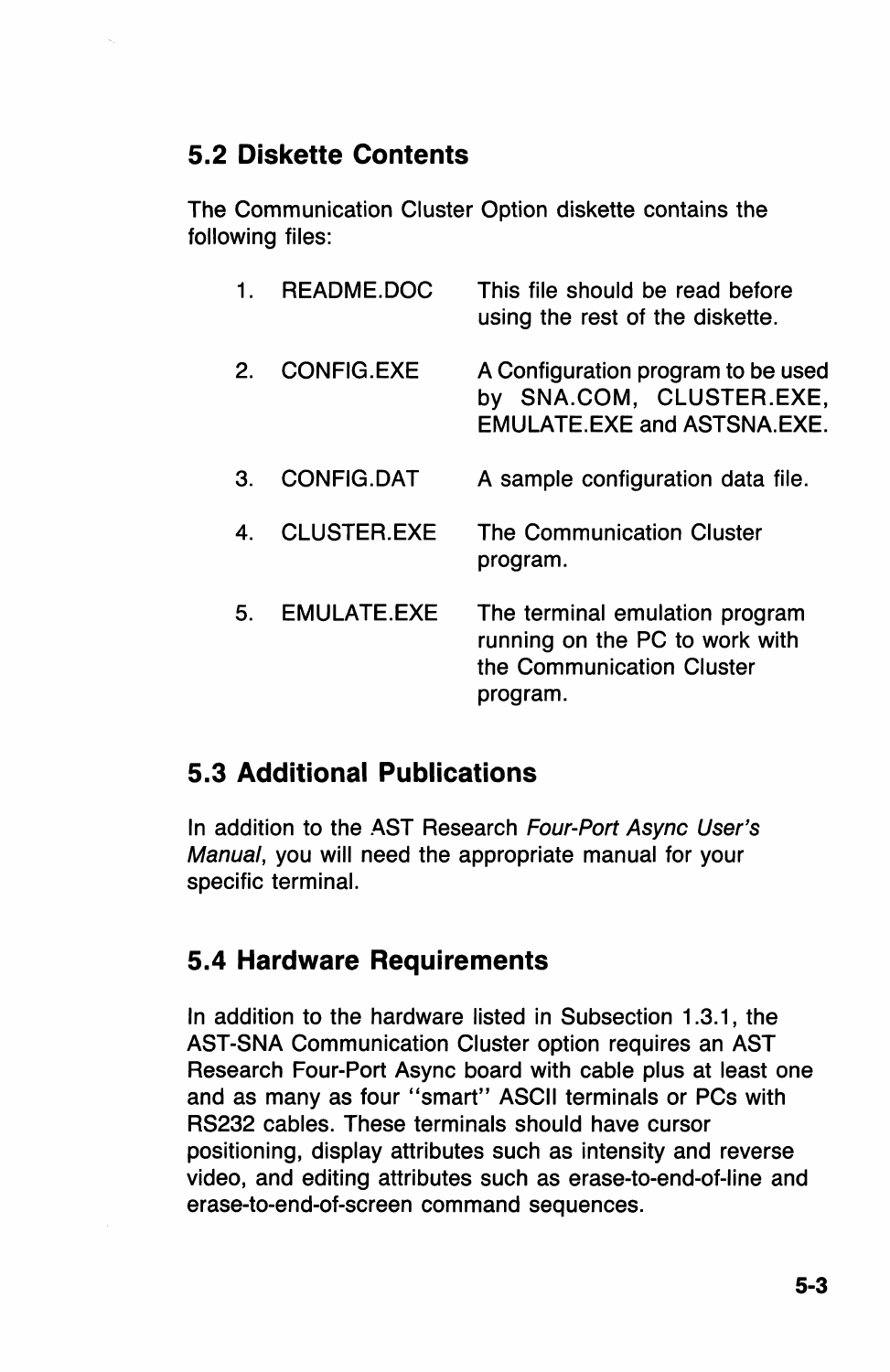### 5.4.1 Configuring I/O Addresses on the Four Port Async **Board**

There are two configurations of the Four Port Async board used for the A8T-8NA Communication Cluster option. One is to support the PC-1 and PC-2 family and the other is to support the PC-XT.

Both configurations are for use in noncompatible mode and map the 1/0 addresses of the Four Port Async board so they do not conflict with COM1 and COM2. Table 5-1 shows the 1/0 addresses, vector address and switch settings for the PC-1 and PC-2. Table 5-2 shows the same information for the PC-XT.

#### Table 5-1. 1/0 Address Selection for Noncompatible Mode for the PC-1 and PC-2

81-1 81-8 Channel 1 Channel 2 Channel 3 Channel 4 Vector

OFF ON :2AO-:2A7 :2A8-:2AF :280-:287 :288-:28E :28F

### Table 5-2. I/O Address Selection for Noncompatible Mode for the PC-XT

81-1 81-8 Channel 1 Channel 2 Channel 3 Channel 4 Vector

OFF OFF :1AO-:1A7 :1A8-:1AF :180-:187 :188-:18E :18F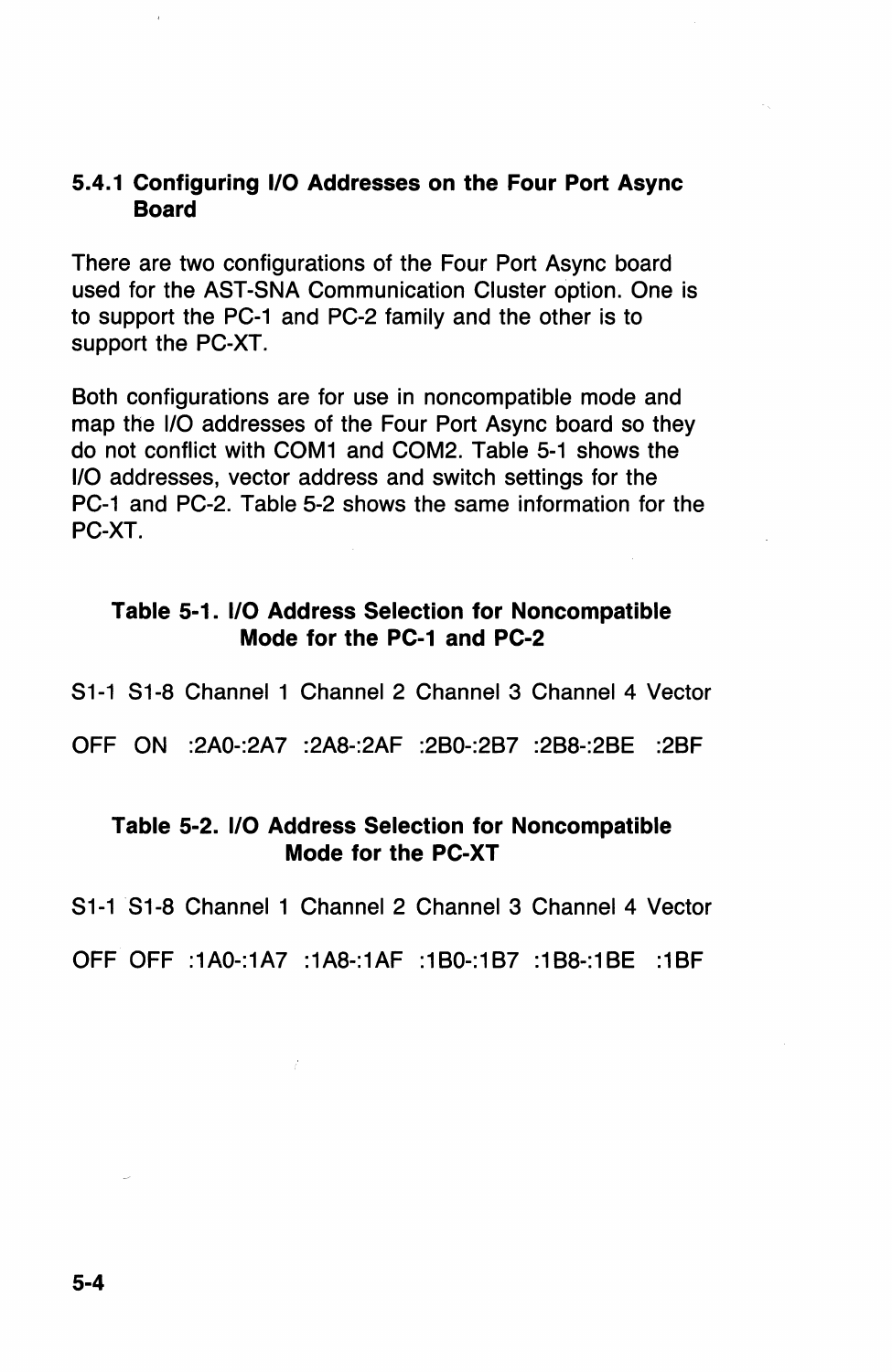### 5.3.2 IRQ Line Selection

The IRO line selection is determined by the switch positions 2 through 7 on the Four-Port Async board's switch 1 as shown on Table 5-3 below.

### Table 5-3. Switch Setting for Interrupt Line Selection

| <b>S1 Position</b> | 2. | З. | 4 | 5                             | 6 |  |
|--------------------|----|----|---|-------------------------------|---|--|
| Interrupt Line     |    |    |   | IRQ2 IRQ3 IRQ4 IRQ5 IRQ6 IRQ7 |   |  |
| $ON =$ Interrupt   |    |    |   |                               |   |  |

 $OFF = No$  Interrupt

### NOTE

Only one switch should be set in the ON position at a time.

## 5.5 Software Requirements

IBM's Personal Computer Disk Operating System (PC-DOS) Version 2.0 (or later) is required to run AST-SNA. All other software that is required to run the emulation package is supplied on the AST-SNA master diskette and the Communication Cluster Option diskette.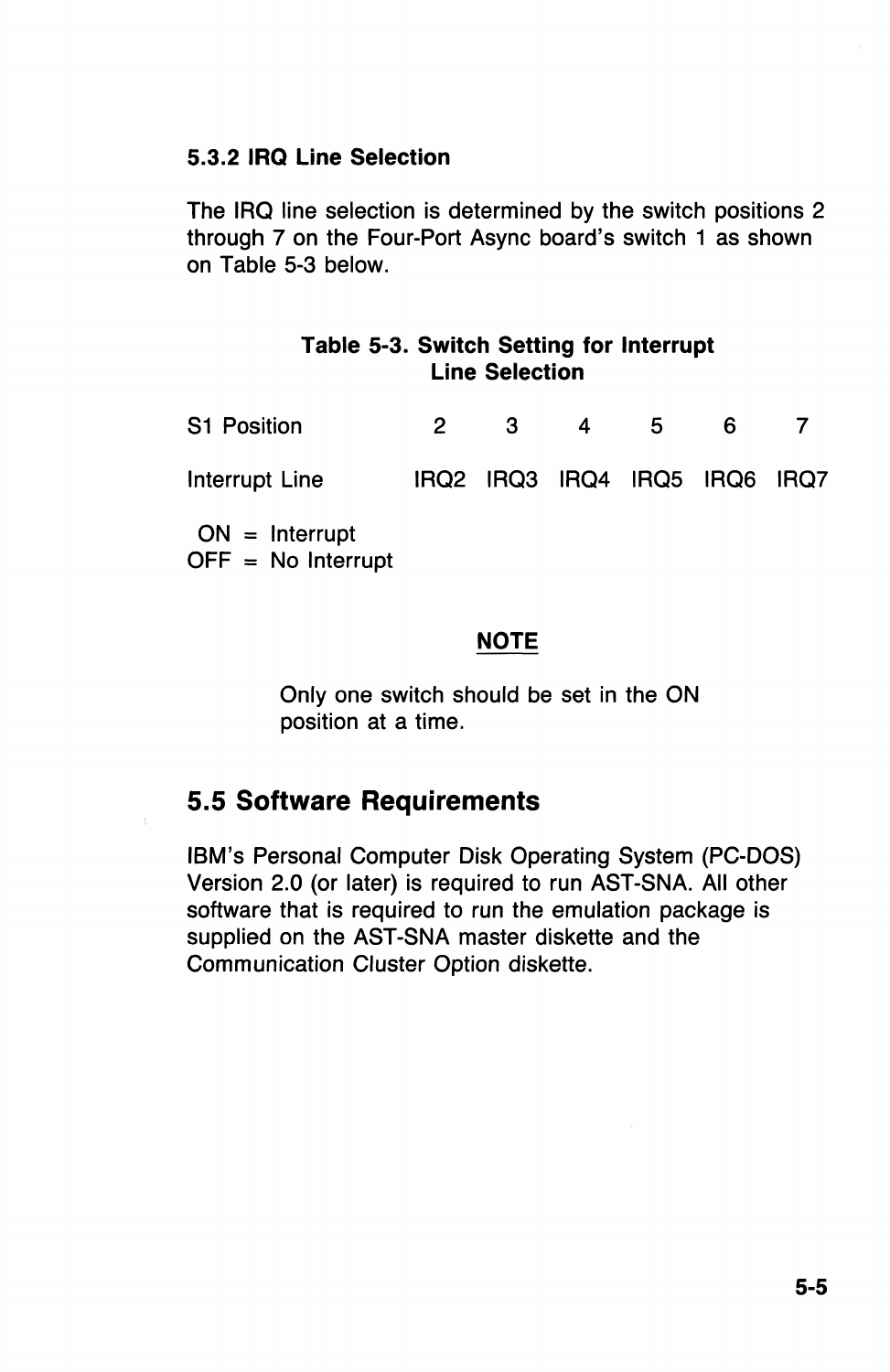# 5.6 Typical AST -SNA Configuration

Figure 5-1 shows the AST-SNA Communication Cluster option configuration.



OPTIONAL ASCII-CRT CLUSTER CONFIGURATION

### Figure 5-1. AST-SNA with Communication Cluster Option Configuration

## 5.7 Cabling

The connection to the ASCII terminals or PCs is made by using a straight shielded RS232 cable with pins 1, 2, 3, 4, 5, 6, 7, 8 and 20 connected (minimum).

## 5.8 Configuring Your System

When using the Communication Cluster Option, the configuration program allows you to tailor the operation of the package to your individual requirements.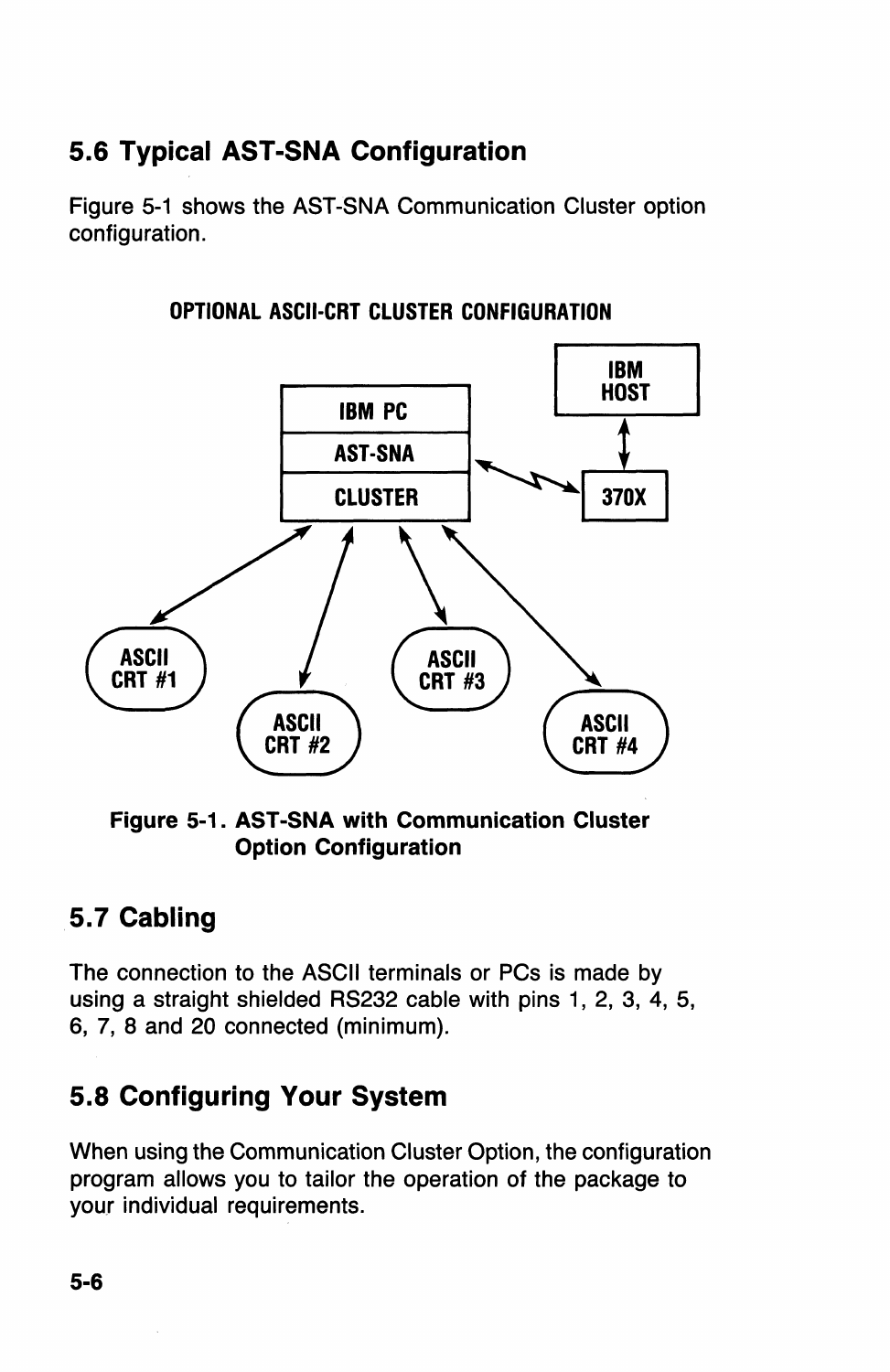### 5.8.1 Main Menu or First Menu Page

This is exactly as described in Section 3. This menu page is not related to the Communication Cluster Option.

### 5.8.2 Second Menu Page

This is exactly as described in Section 3 with the addition of "PgOn" to access Four-Port Configuration (see Figure 5-3). This menu page is not related to the Communication Cluster Option.

|                 | TAB              |                      | <b>BACK TAB</b>    |             | <b>ENTER</b>   |
|-----------------|------------------|----------------------|--------------------|-------------|----------------|
| * (PrtSc)       | <b>PRINT</b>     | <b>HOME</b>          | <b>HOME</b>        | UP          | UP             |
| LEFT            | LEFT             | <b>RIGHT</b>         | <b>RIGHT</b>       | <b>DOWN</b> | <b>DOWN</b>    |
| <b>INS</b>      | INSERT           | DEL.                 | <b>DELETE</b>      | (BS)        | <b>RETURN</b>  |
| $far$ $-$       |                  | far rt $+$           |                    |             |                |
| alt 1           | PA <sub>1</sub>  | alt 5                | <b>ERASE INPUT</b> | ait 9       | <b>RESET</b>   |
| alt 2           | PA <sub>2</sub>  | alt 6                | DUP                | alt O       | <b>IDENT</b>   |
| alt 3           | PA3              | alt 7                | <b>FIELD MARK</b>  | alt—        | <b>SYS REQ</b> |
| alt 4           | <b>ERASE EOF</b> | alt 8                | <b>DEV CNCL</b>    | $alt =$     | <b>CLEAR</b>   |
| F1              | PF1              | shift F1             | <b>PF11</b>        | alt F1      | <b>PF21</b>    |
| F <sub>2</sub>  | PF <sub>2</sub>  | shift F <sub>2</sub> | <b>PF12</b>        | alt F2      | PF 22          |
| F3              | PF3              | shift F3             | <b>PF13</b>        | alt F3      | <b>PF23</b>    |
| F4              | PF <sub>4</sub>  | shift F4             | <b>PF14</b>        | alt F4      | <b>PF24</b>    |
| F5              | PF <sub>5</sub>  | shift F5             | <b>PF15</b>        | alt F5      |                |
| F6              | PF <sub>6</sub>  | shift F6             | <b>PF16</b>        | alt F6      |                |
| F7              | PF7              | shift F7             | <b>PF17</b>        | alt F7      |                |
| F8              | PF8              | shift F8             | <b>PF18</b>        | alt F8      |                |
| F9              | PF9              | shift F9             | <b>PF19</b>        | alt F9      |                |
| F <sub>10</sub> | <b>PF10</b>      | shift F10            | <b>PF20</b>        | alt F10     |                |

Figure 5-3. Second Menu Page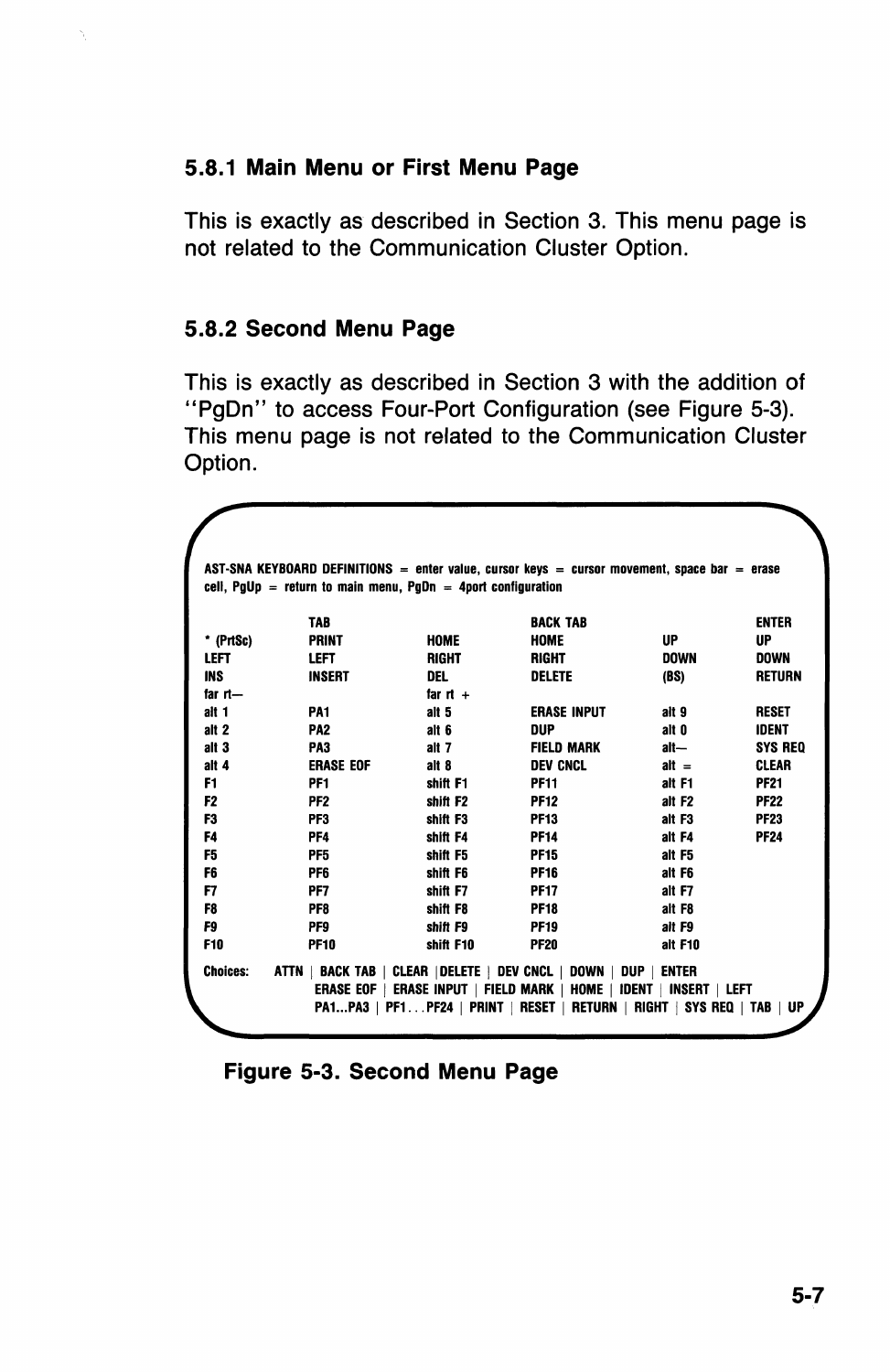### 5.8.3 Third Menu Page

The third menu page is used entirely for defining each individual parameter on the Async Configuration. The cursor is positioned off to the right on the same line as the currently selected parameter (see Figure 5-4). The following parameters deal with the hardware environment.

BOARD NUMBER is used as an identifier that allows for multiple terminal emulation devices as well as future expansion, i.e., gateways, etc. The default value is 0, with any value between 0 and FF allowed.

THE VECTOR ADDRESS is used by the software to determine which port had an interrupt. This address will determine whether it is a PC-1, PC-2, PC-XT or Portable PC. If this address is not set correctly, the software will not respond. The default value is 2BF (for PC-XT only, the allowable values are 1BF or 2BF).

The INTERRUPT REQUEST LINE is used to specify the line used by the Four-Port Async board and cannot conflict with any other interrupt device. The default value is 3 and the range is from 2 through 7.

The ASYNC PORT SPEED, ASYNC PORT PARITY, ASYNC PORT DATA BITS and ASYNC PORT STOP BITS all pertain to Async protocol. The default parameters are shown in Figure 5-4.

DEVICE NUMBER FOR ASYNC PORT 1, 2, 3 or 4 refers to the physical port on the Four-Port Async board used for 3270 emulation. IN] represents a value corresponding to the Terminal Device Number (0 to 31). This number will be assigned to the terminal connected to that individual port. This is the number host used to address the device associated with that port.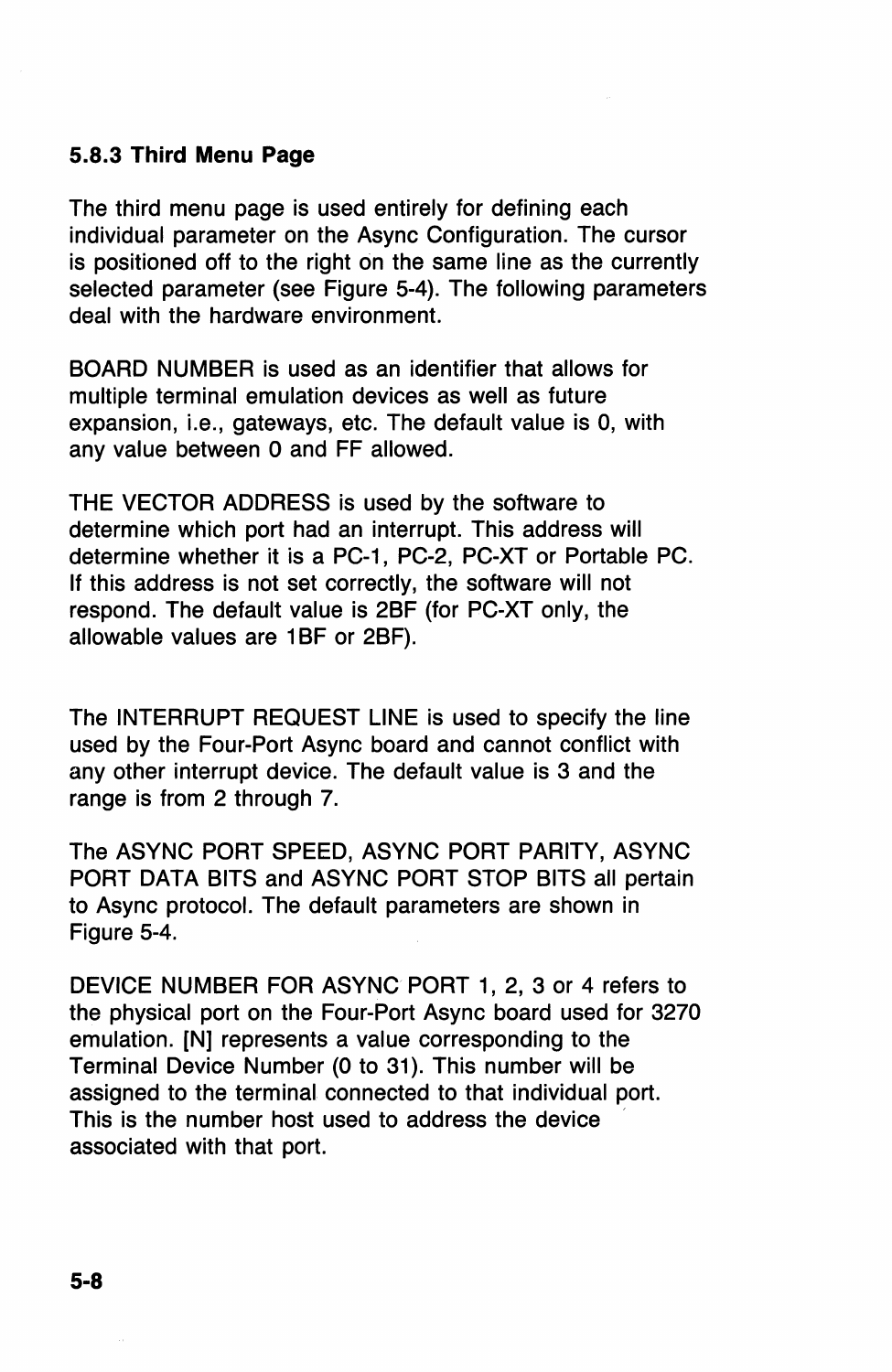DEVICE TYPE FOR ASYNC PORT 1, 2, 3 or 4 refers to the two device types supported by the Cluster Option: "T" for ASCII terminals that can accept the command sequences defined on the fourth menu page or "P" for an IBM-PC running "EMULATE.EXE".

| <b>CLUSTER CONFIGURATION VERSION x.xx</b>                                              |
|----------------------------------------------------------------------------------------|
| $\langle \cdot  $ = [default], PgDn = define async screen, PgUp = define main keyboard |
|                                                                                        |
| <b>BOARD NUMBER [:00]:</b>                                                             |
| <b>VECTOR ADDRESS [:2BF]:</b>                                                          |
| INTERRUPT REQUEST LINE [3] :                                                           |
| ASYNC PORT SPEED [9600]:                                                               |
| <b>ASYNC PORT PARITY IN1:</b>                                                          |
| <b>ASYNC PORT DATA BITS [8]:</b>                                                       |
| ASYNC PORT STOP BITS [1] :                                                             |
| DEVICE NUMBER FOR ASYNC PORT 1 IN1 :                                                   |
| DEVICE NUMBER FOR ASYNC PORT 2 [N] :                                                   |
| DEVICE NUMBER FOR ASYNC PORT 3 [N] :                                                   |
| DEVICE NUMBER FOR ASYNC PORT 4 IN1 .                                                   |
| DEVICE TYPE FOR ASYNC PORT 1 [T] :                                                     |
| DEVICE TYPE FOR ASYNC PORT 2 ITI :                                                     |
| DEVICE TYPE FOR ASYNC PORT 3 [T]:                                                      |
| DEVICE TYPE FOR ASYNC PORT 4 ITI :                                                     |
|                                                                                        |
|                                                                                        |
| INFORMATION: 4 port board number                                                       |
| CHOICES: $0 \mid 1 \mid  \mid FF$                                                      |
|                                                                                        |
|                                                                                        |
|                                                                                        |

Figure 5-4. Third Menu Page: Async Configuration

### 5.8.4 Fourth Menu Page

The fourth menu page is used for defining the parameters for the Async Screen Configuration. The cursor is positioned off to the right on the same line as the currently selected parameter. The parameters shown in Figure 5-5 deal with the hardware environment for a VT100 keyboard; for other terminals, refer to the appropriate user's manual.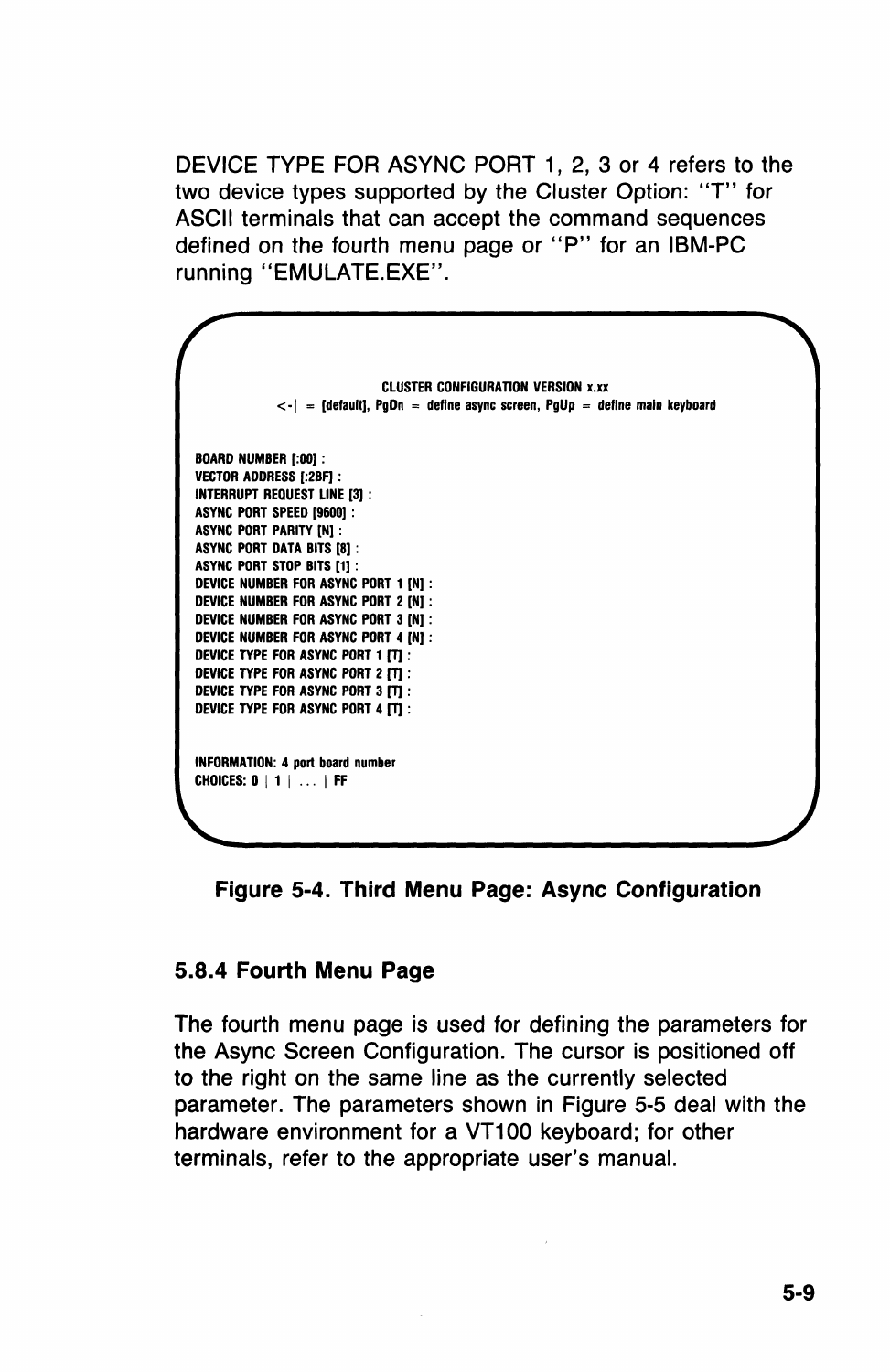| 0102030405060708091011121314151617181920<br>2122232425262728293031323334353637383940 |
|--------------------------------------------------------------------------------------|
|                                                                                      |
|                                                                                      |
|                                                                                      |
|                                                                                      |
|                                                                                      |
|                                                                                      |
|                                                                                      |
|                                                                                      |
|                                                                                      |
|                                                                                      |
|                                                                                      |
|                                                                                      |
| 4142434445464748495051525354555657585960                                             |
| 6162636465666768697071727374757677787980                                             |
| Number of characters per cursor positioning (row/col)<br>:02                         |
| <b>CHOICES:</b> Hex number = $\cdot$ xx   normal key = keystroke                     |
|                                                                                      |
|                                                                                      |
|                                                                                      |
|                                                                                      |

**Figure** 5-5. **Fourth Menu Page** 

#### **NOTE**

In both the fourth and fifth menu pages, the user is required to key in character strings that will be used between the ASCII terminal and Cluster PC to represent specific actions. Non-printable characters may be used and are represented by typing a colon followed by the character's hexadecimal value; e.g., ":1B" for the Escape character.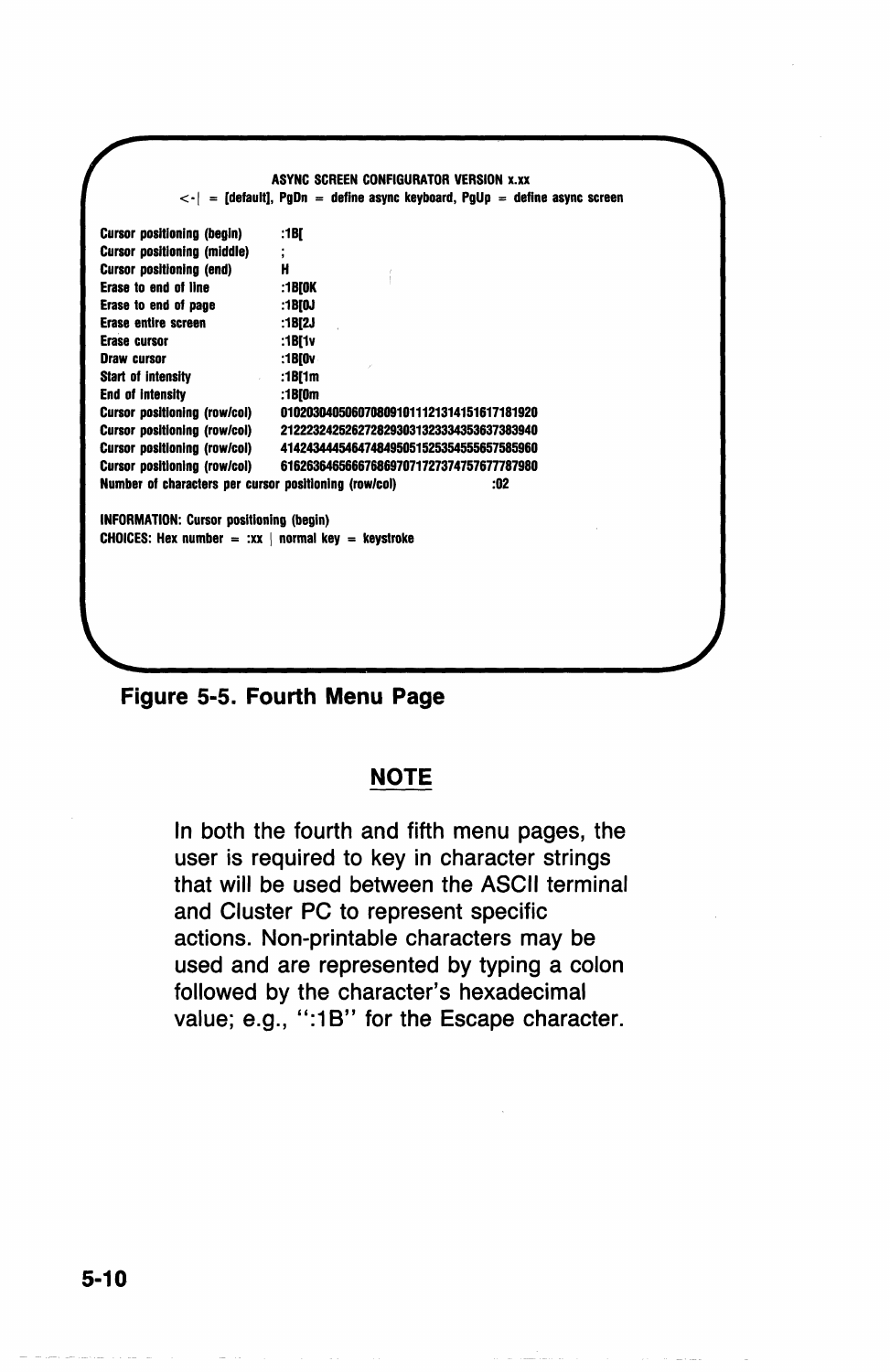CURSOR POSITIONING (BEGIN, MIDDLE or END) is used to position the cursor at a given position on the CRT.

The next three lines allow you to erase information from the screen. ERASE TO END OF LINE and ERASE TO END OF PAGE will remove everything from the cursor forward to the defined point. ERASE ENTIRE SCREEN removes everything shown on the screen at that time.

START OF INTENSITY defines the character sequence needed to display in a high intensity field while END OF INTENSITY is used to return to normal intensity.

### **NOTE**

The Start of Intensity, End of Intensity and Erase/Draw Cursor command sequences are required to run the Cluster Option. If your terminals do not support these sequences, enter ":00" to suppress them.

The four lines of CURSOR POSITIONING (ROW/COL) are also used to position the cursor at a given position on the CRT as specified by the particular make of terminal. Figure 5-6 shows the two lines that appear on the bottom of the screen. The parameters are entered with two keystrokes, one of which will be a space if the terminal uses one character to specify a row/column. The values for each row/col are as follows: first line is from 1 through 20, second line from 21 through 40, third line from 41 through 60, fourth line from 61 through 80. For example, the following ASCII string is sent to position the cursor at row 9, column 11:

 $<$ ESC $>$ [09:11H

### **NOTE**

< ESC> represents a single ASCII character ESC which has a hex value of 1B.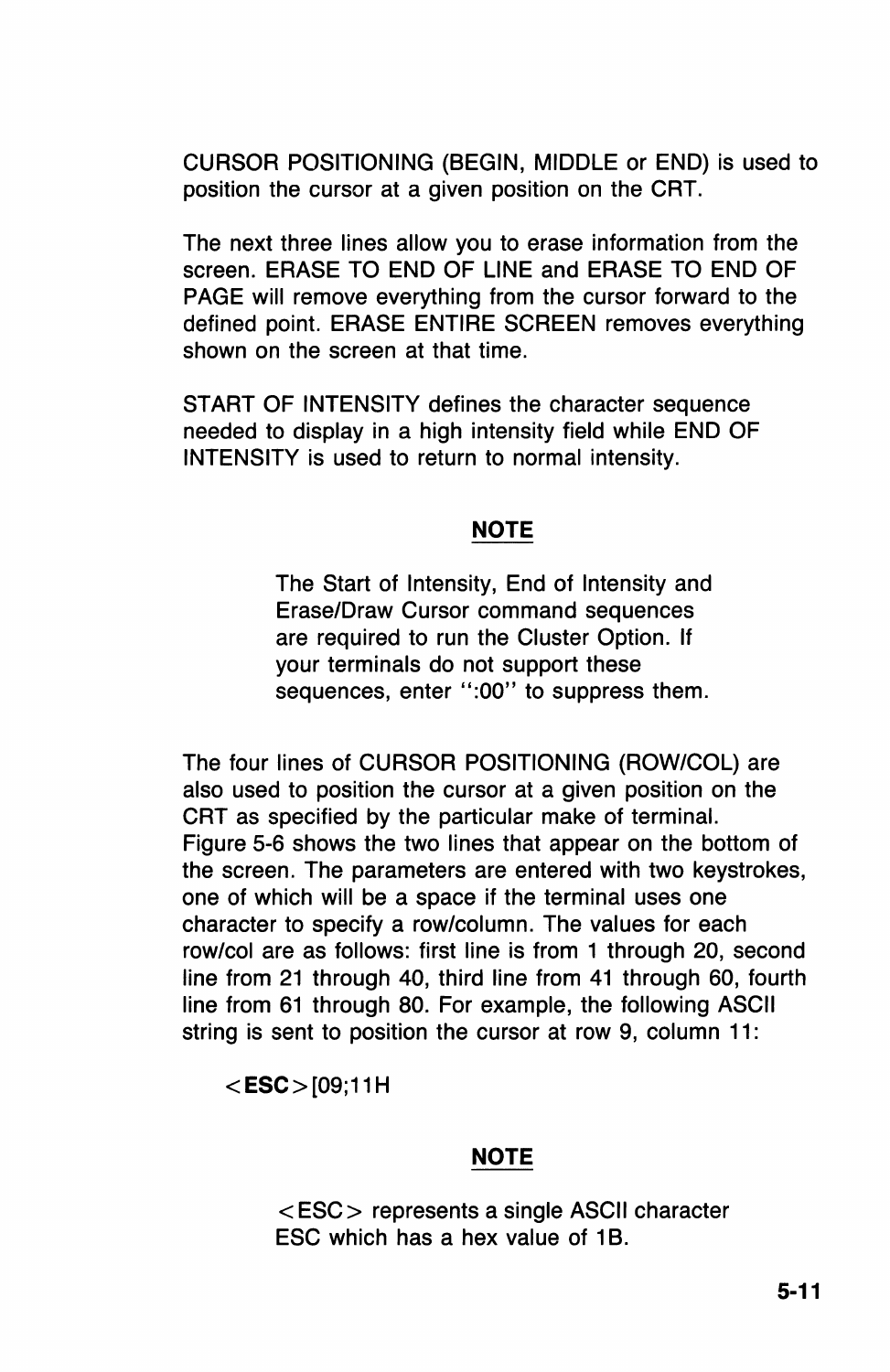

Figure 5-6. Information and Choice Lines.

### 5.8.5 Fifth Menu Page

The fifth menu page is used entirely for defining the mapping of keys on the keyboard. Refer to Figure 5-7 for the mapping used with a VT100 keyboard or refer to the user's manual for your specific terminal.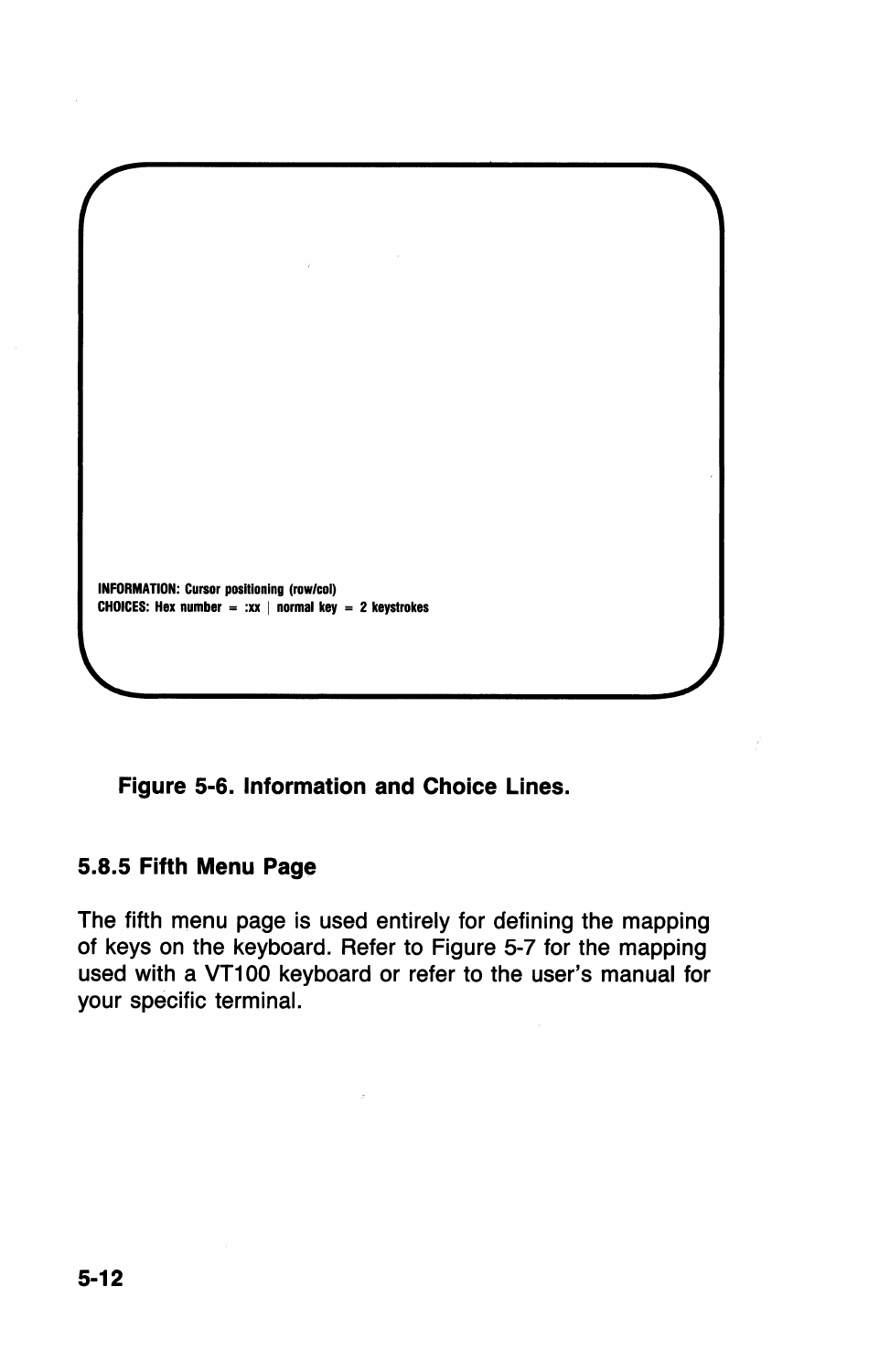The fifth menu page is divided into three vertical sections, each consisting of two columns. The right-hand column is configurable and represents the key stroke sequence used to generate the 3270 key codes indicated by the left hand column. For example, "< ESC> A 1" will be the keystroke sequence used to generate  $\langle PA1 \rangle$  code (note that  $\langle ESC \rangle$ has a hex value of 1B). When running the Communication Cluster program, the user will enter this sequence on the ASCII terminal to generate the 3270 command. The PC running EMULATE.EXE will use the function key defined in the second menu page instead of the fifth menu page. These multiple key stroke sequences are configurable with the restriction that they should all begin with ":1B" and are always three characters long. REDRAW and RSTPRT are debugging keys and are not normally used.

| TAB              | :09      | <b>BACK TAB</b>    | :1BBT         | <b>ENTER</b>   | :00   |
|------------------|----------|--------------------|---------------|----------------|-------|
| <b>PRINT</b>     | :1BPR    | <b>HOME</b>        | :1BH0         | UP             | :1B[A |
| LEFT             | :1B[D    | <b>RIGHT</b>       | :1B[C         | <b>DOWN</b>    | :1B[B |
| <b>INS</b>       | :1BIN    | DELETE             | :1BDL         | <b>RETURN</b>  | :1BLF |
| PA <sub>1</sub>  | :1BA1    | <b>ERASE INPUT</b> | :1BEI         | <b>RESET</b>   | :1BRS |
| PA <sub>2</sub>  | :1BA2    | <b>DUP</b>         | :18DU         | <b>IDENT</b>   | :1BID |
| PA3              | :1BA3    | <b>FIELD MARK</b>  | :1 <b>BFM</b> | <b>SYS REO</b> | :1BSR |
| <b>ERASE EOF</b> | $:$ 1BEE | <b>DEVCNCL</b>     | :1BDC         | <b>CLEAR</b>   | :1BCL |
| PF1              | :1801    | <b>PF09</b>        | :1809         | <b>PF17</b>    | :1B17 |
| PF <sub>2</sub>  | :1802    | <b>PF10</b>        | :1B10         | <b>PF18</b>    | :1B18 |
| PF3              | :1B03    | <b>PF11</b>        | :1811         | <b>PF19</b>    | :1819 |
| PF4              | :1B04    | <b>PF12</b>        | :1B12         | <b>PF20</b>    | :1B20 |
| PF <sub>5</sub>  | :1B05    | <b>PF13</b>        | :1813         | <b>PF21</b>    | :1B21 |
| PF <sub>6</sub>  | :1806    | <b>PF14</b>        | :1814         | <b>PF22</b>    | :1B22 |
| PF7              | :1B07    | <b>PF17</b>        | :1815         | <b>PF23</b>    | :1B23 |
| PF8              | :1808    | <b>PF16</b>        | :1B16         | <b>PF24</b>    | :1B24 |
| <b>SWSTAT</b>    | :1BST    | <b>RSTPRT</b>      | $:1$ BRP      | <b>REDRAW</b>  | :1BRD |

Figure 5-7. Async Keyboard Mapping for VT100 Keyboard.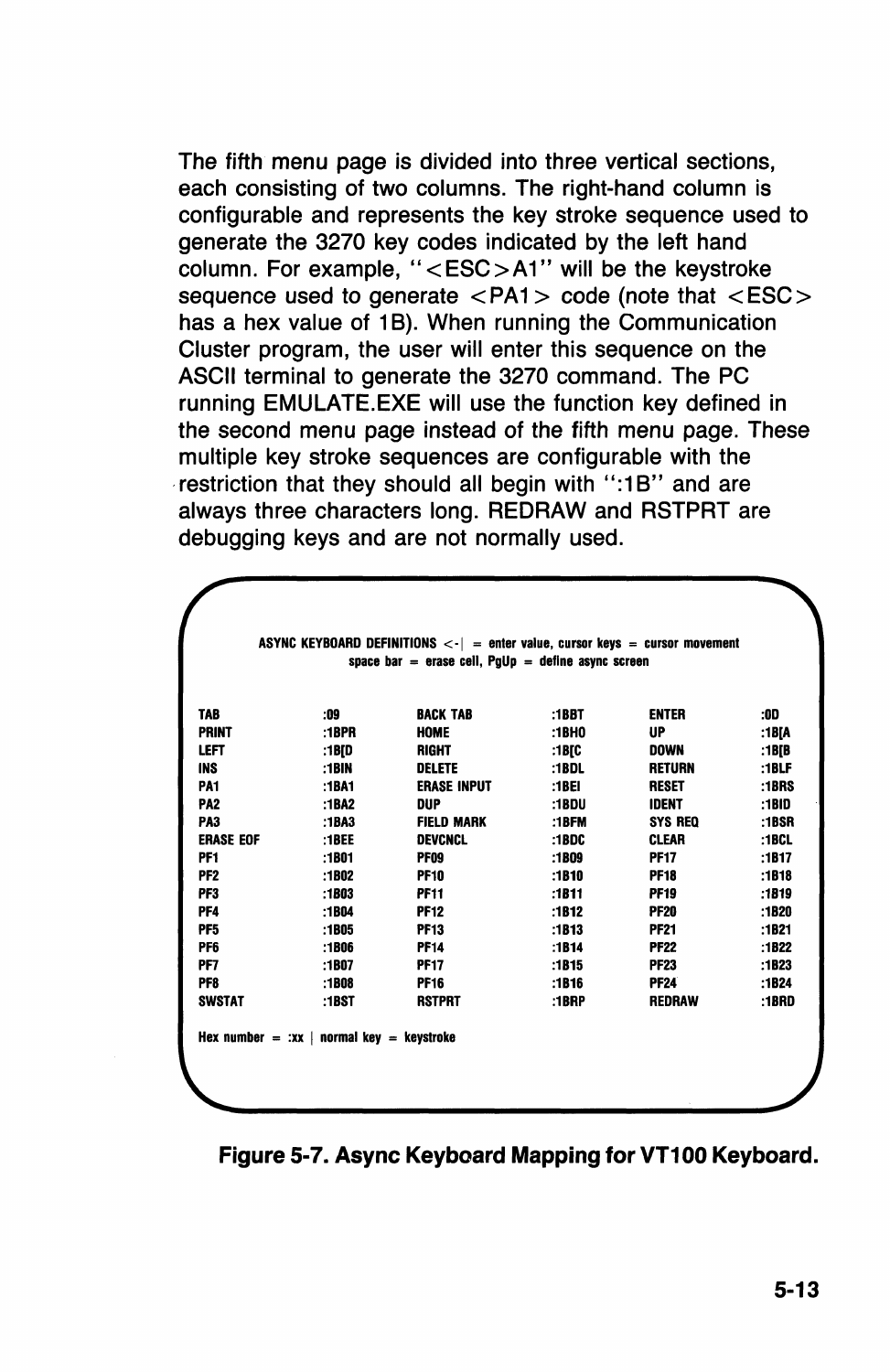## **5.9 Executing the EMULATE Program**

The EMULATE program allows PCs to emulate VT100 type terminals for use with the Communication Cluster program. It can be executed either before or after the Communication Cluster program is activated. However, it may be necessary to execute a reset  $(<$  Alt >  $-$  < 9 >  $>$ ) if it is executed after the Cluster program.

In order to execute the EMULATE program, type the following command in response to the DOS prompt:

EMULATE [/n] [filespec] <Enter>

The first optional parameter shown on the command line is for specifying the communication port  $(1 = COM1, 2 = 1)$ . COM2). The second parameter allows a specific configuration file to be entered. The default file is CONFIG.DAT.

### **NOTE**

The keyboard mapping file MAPDFT.AST must be present on the disk containing EMULATE.EXE.

To end execution of the EMULATE program and return to the DOS prompt, press the  $\langle$ **Esc** $>$  key. The host connection will be maintained by the cluster PC and you will be able to resume later at the same point.

If you reload your PC-DOS operating system, either by turning the power off and then on again, or by the <Ctrl>-<Alt>-<Del> keystroke combination, the mode command will need to be executed again. It is also possible that some application programs may interfere with the resident portion of the EMULATE program.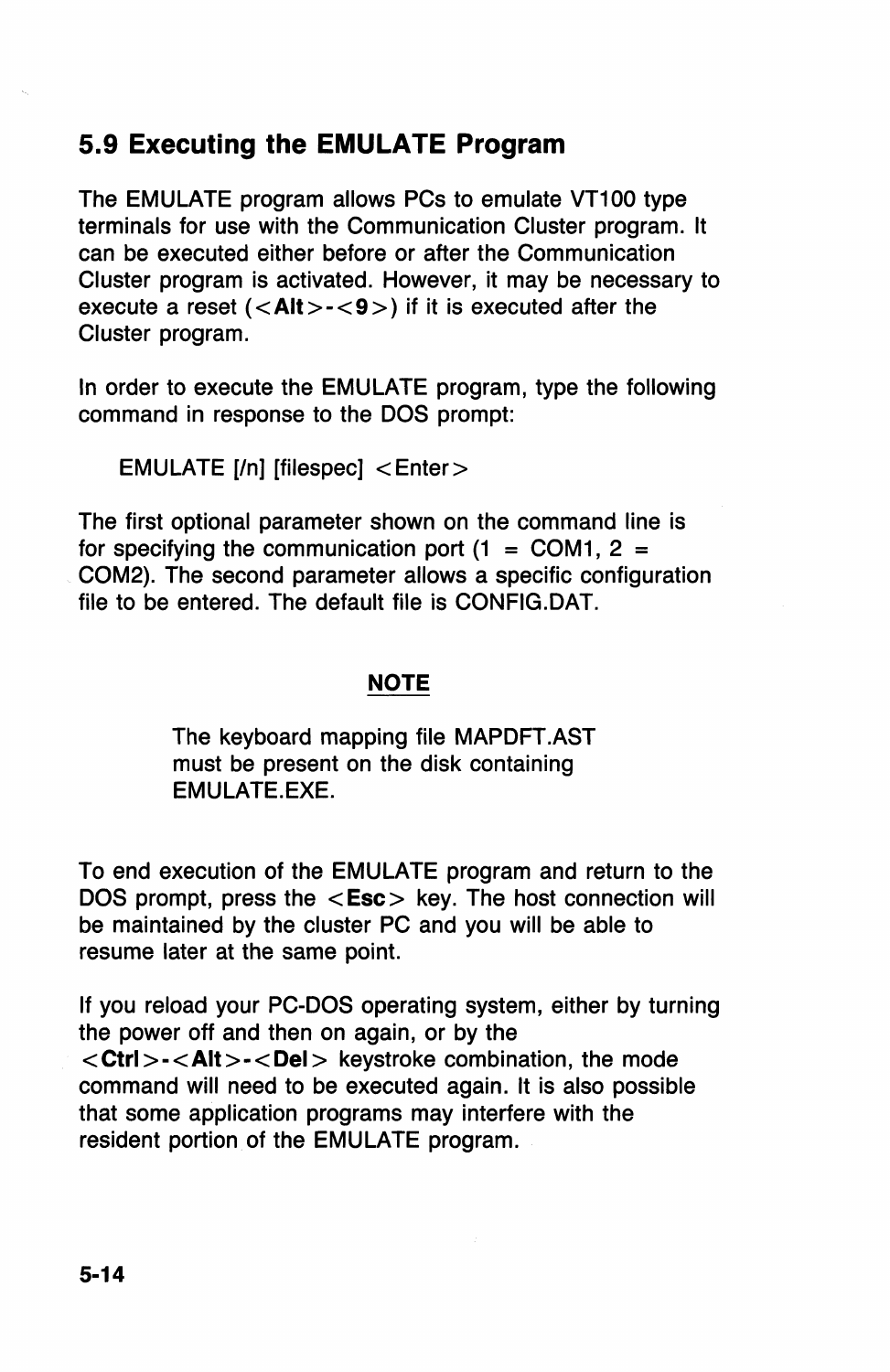## **5.10 Executing the Communication Cluster Program**

Before running the Communication Cluster program, the SNA program must first be loaded (see Section 4.3.1). Once the SNA program is loaded, execute the Cluster program by typing the following command in response to the DOS prompt:

CLUSTER [file spec] < Enter>

The optional file specification shown on this command line is for the configuration file that provides the emulation parameters (see Section 5.8). If the default configuration filename of "CONFIG.DAT" is used, you do not need to include it on the command line.

This command loads the Communication Cluster program into memory. The attached ASCII terminals or VT100-emulating PCs may now be used.

### **NOTE**

In order for the ASCII terminals to use the printer, the PC with the Communication Cluster program must be running AST-SNA as an application program executed after the CLUSTER program.

If you use the EMULATE program (see Section 5.9), you should first invoke the CLUSTER program on the cluster PC and then invoke the EMULATE program on the device PC to insure a proper start-up.